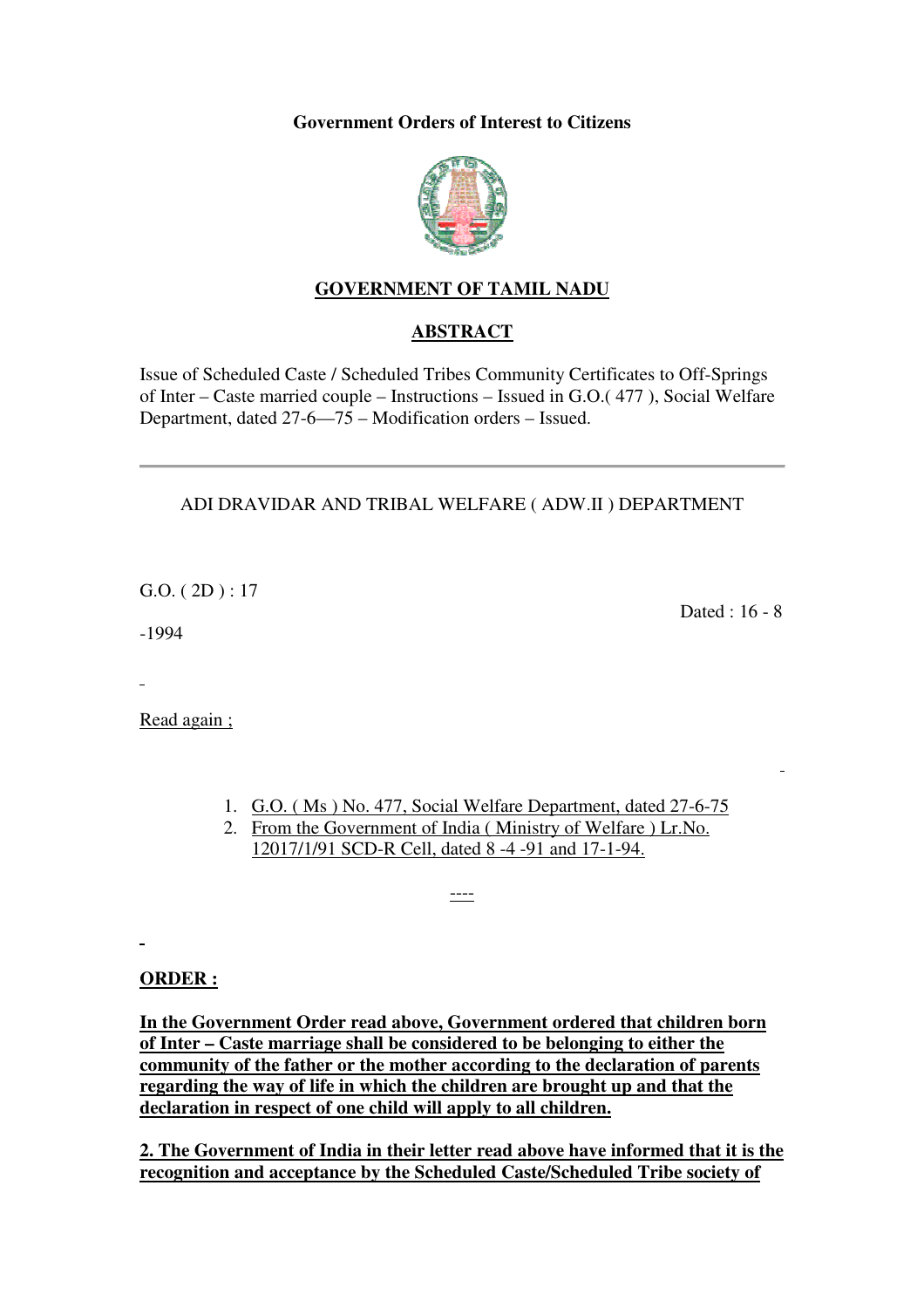**the children born out of a marriage between a member of Scheduled Caste/Scheduled Tribe with an outsider, which is the main determining factor irrespective of, whether the Tribe is matriachal or patriachal and that the final result will always depend on whether the child was accepted as a member of the Scheduled Caste/Scheduled Tribe or not. The Government of India have further informed that infact the present Government order read above would affect the interest of genuine Scheduled Caste/Scheduled Tribe persons in the matter of Scheduled Caste/Scheduled Tribe benefits provided to them. Hence, the Government of India have suggested that the Government order read above may be withdrawn and Scheduled Caste/Scheduled Tribe claims of the off-springs of inter-caste married couple may be decided in accordance with the legal position circulated by the Government of India.**

**3. In modification of orders issued in G.O.Ms.No.477, Social Welfare Department, dated 27.6.75, the Government direct that Scheduled Caste/Scheduled Tribe certificates to the off-springs of inter-caste married couple, where one of the spouses is a member of Scheduled Caste/Scheduled Tribe community will be issued after verification of the acceptance given by the members of Scheduled Caste/Scheduled Tribe community living in that area.**

**4. This order takes effect from the date of issue.**

**5. The Principal Commissioner and Commissioner of Revenue Administration/Director of Adi Dravidar and Tribal Welfare is requested to issue suitable instructions to all concerned to adhere to the above instructions scrupulously and to make it clear to them any default will be viewed seriously. A copy of the instructions issued may also be sent to Government.**

**6. The receipt of this order should be acknowledged.**

## **(BY ORDER OF THE GOVERNOR)**

# **P.NATESAN,**

## **SECRETARY TO GOVERNMENT**

**To**

**The Director of Adi Dravidar and Tribal Welfare, Madras-5**

**The Principal Commissioner and Commissioner of Revenue Administration,Madras-5**

**All Collectors**

**The Secretary to Government of India, Ministry of Welfare, New Delhi**

**Backward Class and Most Backward Class Welfare (BCC/BC1) Department/**